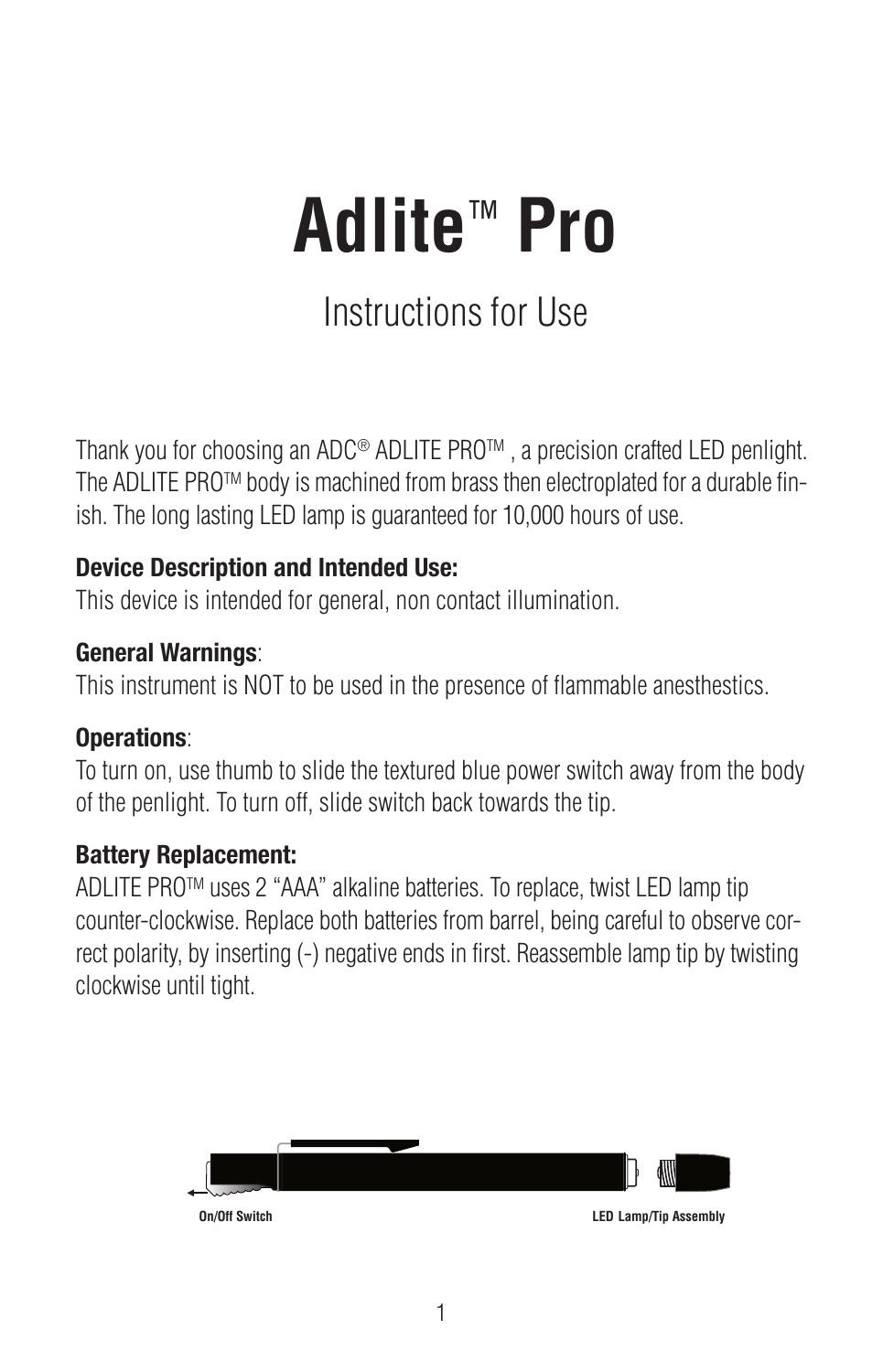### **Limited Warranty**

American Diagnostic Corporation (ADC®) warrants its products against defects in materials and workmanship under normal use and service as follows:

- 1. LED lamp is warranted for life.
- 2. ADLITE PRO™ Penlight is warranted for 2 years.

3. Warranty service extends to the original retail purchaser only and commences with the date of delivery.

**What is Covered:** Replacement of parts, and labor.

**What is Not Covered:** Transportation charges to and from ADC<sup>®</sup>. Damages caused by abuse, misuse, accident, or negligence. Incidental, special, or consequential damages. Some states do not allow the exclusion or limitation of incidental, special, or consequential damages, so this limitation may not apply to you.

**To Obtain Warranty Service:** Send item(s) postage paid to ADC®, Attn: Repair Dept., 55 Commerce Dr., Hauppauge, NY 11788.

Please include your name and address, phone no., proof of purchase, and a brief note explaining the problem.

**Implied Warranty:** Any implied warranty shall be limited in duration to the terms of this warranty and in no case beyond the original selling price (except where prohibited by law). This warranty gives you specific legal rights and you may have other rights which vary from state to state.